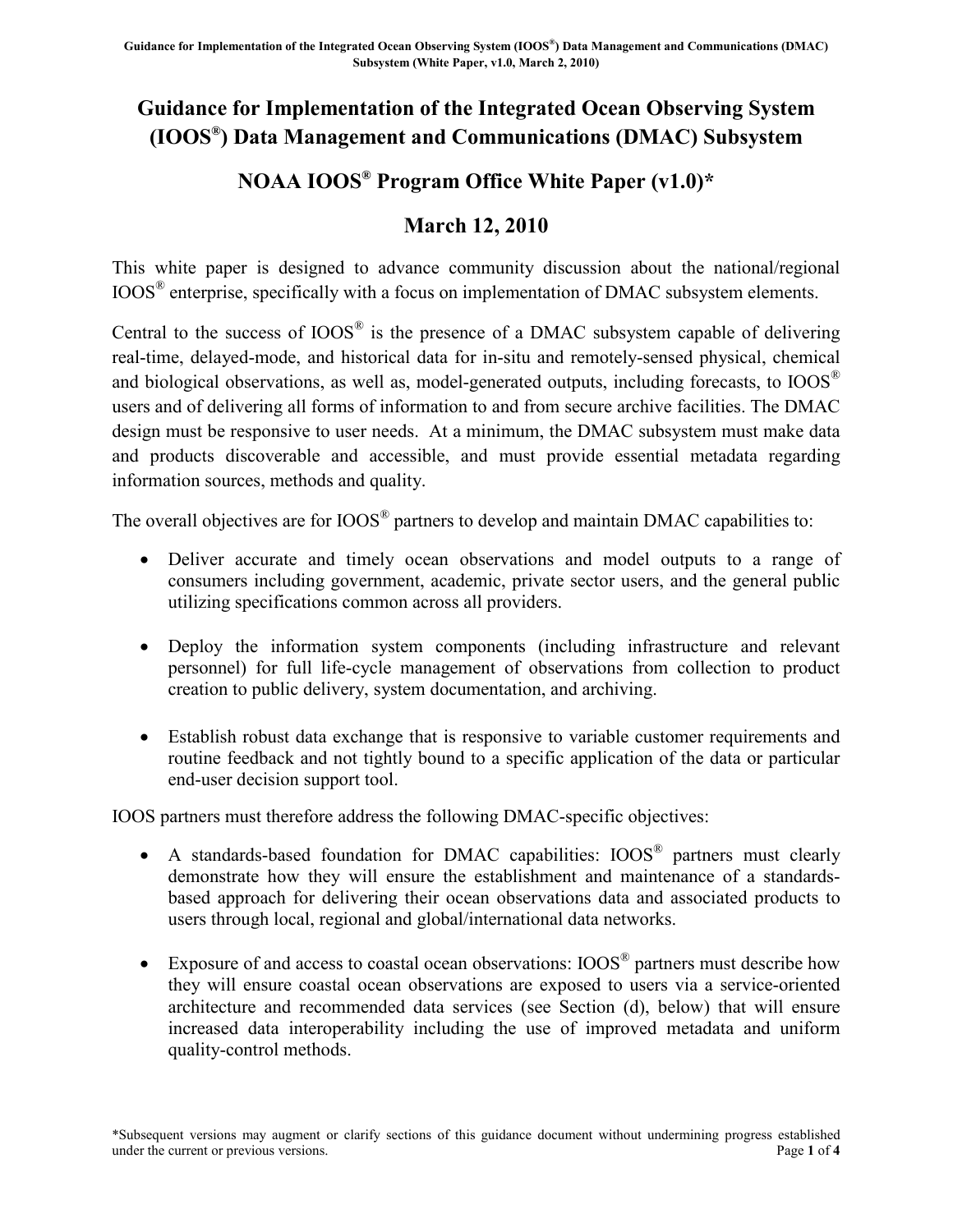• Certification and governance of  $IOOS^{\otimes}$  data and products:  $IOOS^{\otimes}$  partners must present a description of how they will participate in establishing an effective IOOS® governance process for data certification standards and compliance procedures. This objective is part of an overall accreditation process which includes the other IOOS® subsystems (observing, modeling and analysis, and governance).

In addition, IOOS<sup>®</sup> partners must demonstrate how the DMAC Subsystem component will be implemented and sustained based on the following guiding principles:

- a) Open Data Sharing: IOOS®, being a part of the Global Earth Observing System of Systems (GEOSS), ascribes to the GEOSS data sharing principles. The precise wording of those principles [see [http://www.earthobservations.org/geoss\\_dsp.shtml\]](http://www.earthobservations.org/geoss_dsp.shtml) is still under development but the basic intent is for full and open exchange of data and metadata with minimum possible cost, delay and restriction. In particular, observations gathered with IOOS® funding are to be freely available. In some instances, IOOS® data providers may act as a "clearinghouse" for other lower capacity or smaller scale providers.
- b) Provision of Data to WMO GTS: The World Meteorological Organization (WMO) Global Telecommunications System (GTS), and an emerging next generation system the WMO Information System (WIS), - disseminates data in near-real-time to operational weather and ocean forecasting centers. NOAA IOOS<sup>®</sup> is committed to ensuring that all relevant U.S. coastal ocean observations will be contributed in near real time to the global GTS network. IOOS® partners can fulfill this requirement by entering into an agreement with NOAA's National Data Buoy Center (NDBC) to post data onto the GTS in near real time. NOAA  $100S^{\circledast}$  will provide specific guidance to partners on data priorities.
- c) Service-Oriented Architecture (SOA): DMAC employs a service-oriented architecture (SOA). IOOS® partners must participate in highly distributed system of compatible components that includes:
	- Establishing standardized services that enable access to the information they wish to expose to  $\text{IOOS}^{\circledast}$  (see Section (d), below, for  $\text{IOOS}^{\circledast}$  service types);
	- Registering their service instances in a Service Registry to be established by  $IOOS^{\otimes}$  for the use of all participants;
	- Utilizing  $IOOS^{\circledast}$ -approved mechanisms for notifying users of service outages and enhancements;
	- **•** Permitting basic monitoring, by  $IOOS^{\circledast}$ , of service availability and response time; and
	- Reporting summary data usage statistics to  $IOOS^{\otimes}$  on a monthly basis based on web server logs. This aggregate information should include basic statistics such as average daily requests during the month, and fraction of requests from various top-level domains (.com, .gov, .edu, etc.). Additional information is encouraged.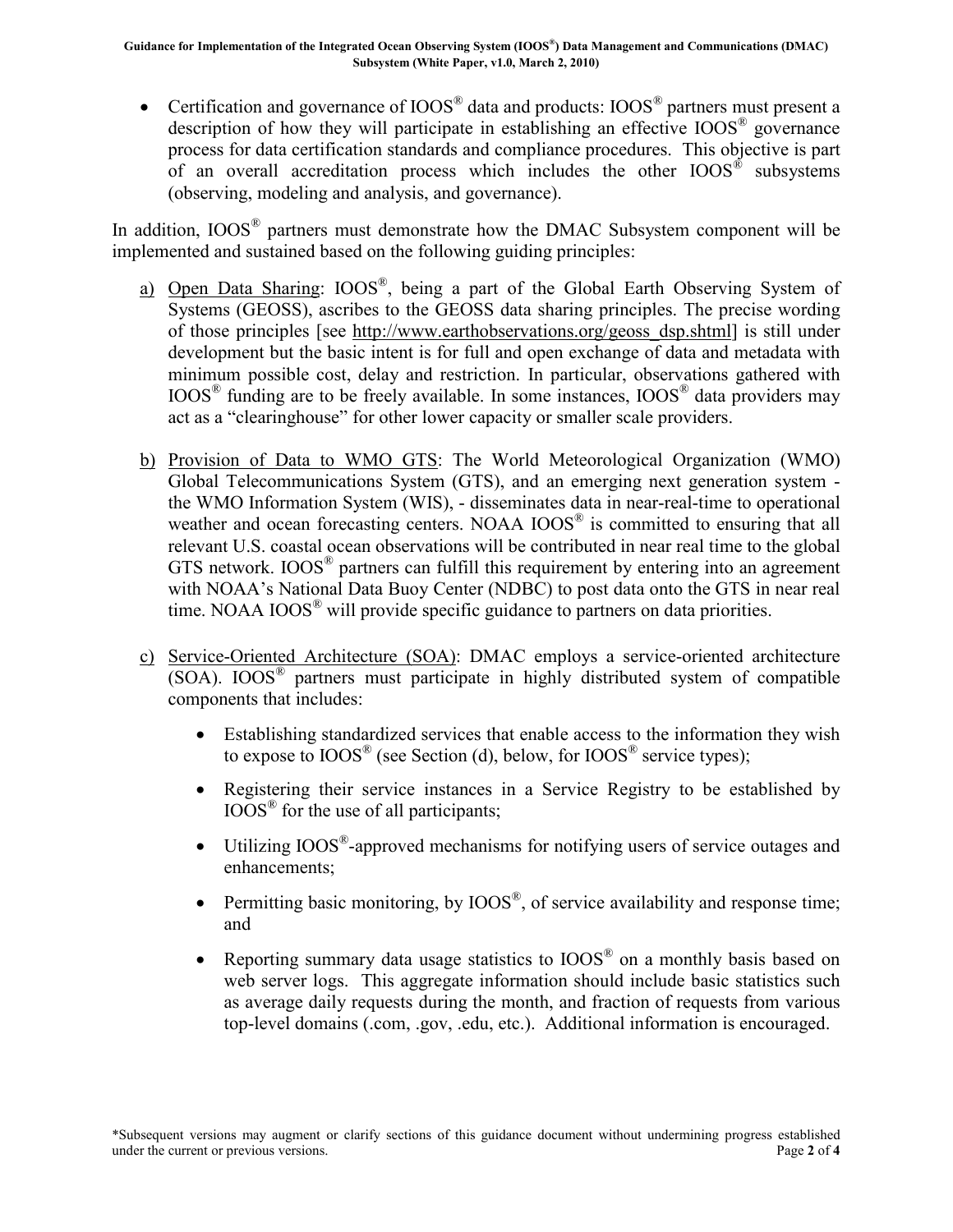- d) Recommended Data Access Services: The basic data access services currently used by IOOS® DMAC are listed below. IOOS® data partners are expected to establish, register, and maintain services which correspond to their data types (legacy services may also be maintained, if desired).
	- OPeNDAP Data Access Protocol (DAP) and/or Open Geospatial Consortium (OGC) Web Coverage Service (WCS) for access to gridded data and model outputs (for example a THREDDS data server – Thematic Real-time Environmental Distributed Data Services – is one possible approach for implementing DAP and WCS services);
	- OGC Sensor Observation Service (SOS) for access to in situ observations (e.g., observations at a point, profiles, trajectories, etc.);
	- OGC Web Map Service (WMS) for access to georeferenced image data; and
	- Other service types, in particular for event-based or bulk subscriptions, are under consideration, and IOOS® data partners are invited to participate in the adoption of such services. The overall objective of this approach, regardless of which specific services are adopted, is the participation in an ongoing community standards processes that result in common data model and/or common data taxonomies. Specific versions of each recommended technical specification will be stipulated to IOOS® partners.
- e) Common Data Formats: IOOS® DMAC has selected several preferred data formats, and is researching others in an effort to maximize usefulness.  $IOOS^{\otimes}$  partners are expected to offer data in  $IOOS^{\otimes}$  formats (legacy formats may also be maintained, if desired). Formats currently in use include:
	- x Binary format for gridded data: Network Common Data Format (NetCDF) with Climate and Forecast (CF) conventions;
	- Text format for in situ data: comma-separated value (CSV) with CF and IOOSspecific conventions; and
	- XML format for in situ data: Open Geospatial Consortium (OGC) Geography Markup Language (GML) with IOOS application schema.

In an effort to maximize usefulness, other formats under consideration include OGC Sensor Web Enablement (SWE) Common format, Google Keyhole Markup Language (KML), and Javascript Object Notation (JSON). IOOS® partners are expected to offer data in one or more approved IOOS® formats (legacy formats may also be maintained, if desired). NOAA IOOS® will provide specific guidance to partners on versions for common data formats.

f) Common Vocabularies and Identifiers: IOOS® is presently adopting or researching shared vocabularies for terminology such as names of observed properties, units of measure, coordinate reference systems, animal species, etc. IOOS® is also adopting or defining conventions for identifiers for sensors, platforms, cruises, models, etc.  $100S<sup>®</sup>$  data partners are expected to support, and if appropriate to help define, such vocabularies and identifiers, as well as cross-walks (i.e., semantic mediation) between IOOS® and existing local or community-of-interest vocabularies and identifiers.